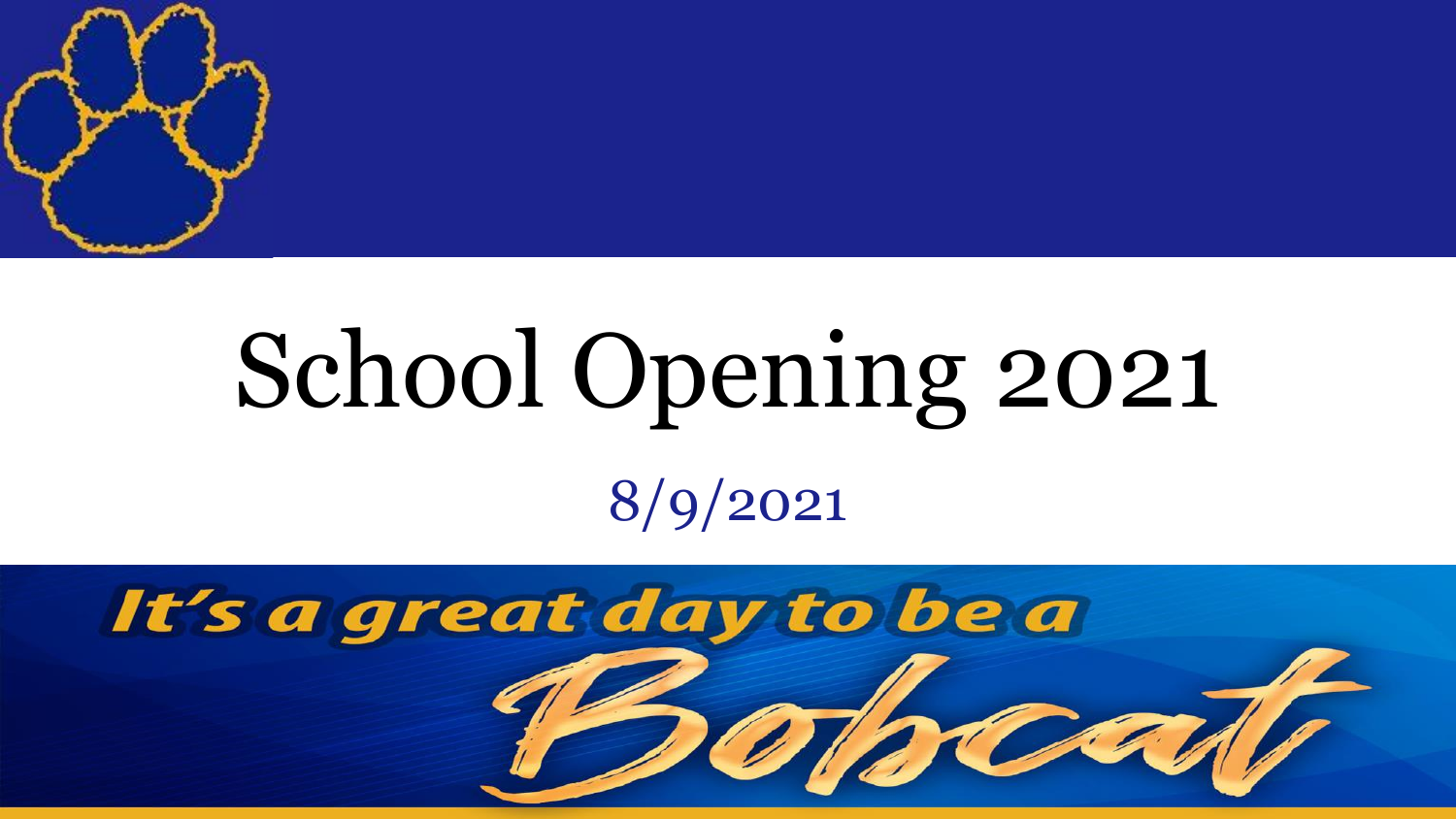

#### Guidance and Resources

What guidance does LCSD follow:

[CDC Guidance for Schools](https://www.cdc.gov/coronavirus/2019-ncov/community/schools-childcare/k-12-guidance.html)

[Tompkins County Health Department/](https://tompkinscountyny.gov/health) [NYS Health Department](https://www.health.ny.gov/)

[NYS Education Department](http://www.nysed.gov/coronavirus)

[NYS Office of the Governor](https://covid19vaccine.health.ny.gov/)

[Cayuga Medical Center](https://www.cayugamed.org/coronavirus/)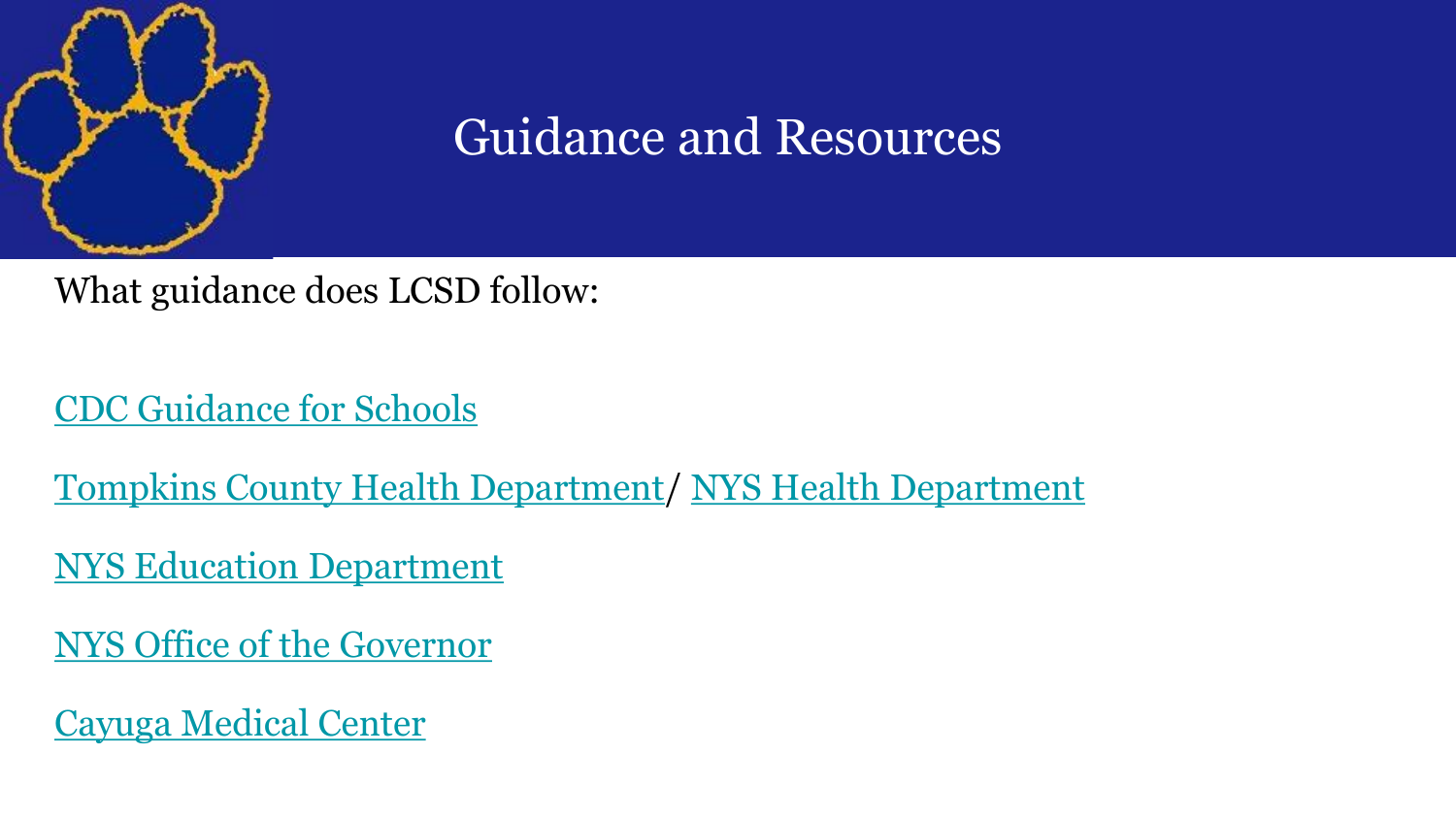#### CDC/ Health Department/NYSED Recommendations

- 1. Vaccination is the leading public health prevention strategy to end the COVID-19 pandemic.
- 2. Readily available free testing, surveillance screening testing has proven to prevent the spread of COVID-19.
- 3. Strong focus on in-person instruction.
- 4. All members/ campus visitors must mask when indoors.
- 5. Socially distance of 3ft whenever possible.
- 6. Proper ventilation.
- 7. Proper hygiene/ handwashing practices.
- 8. Proper disinfection.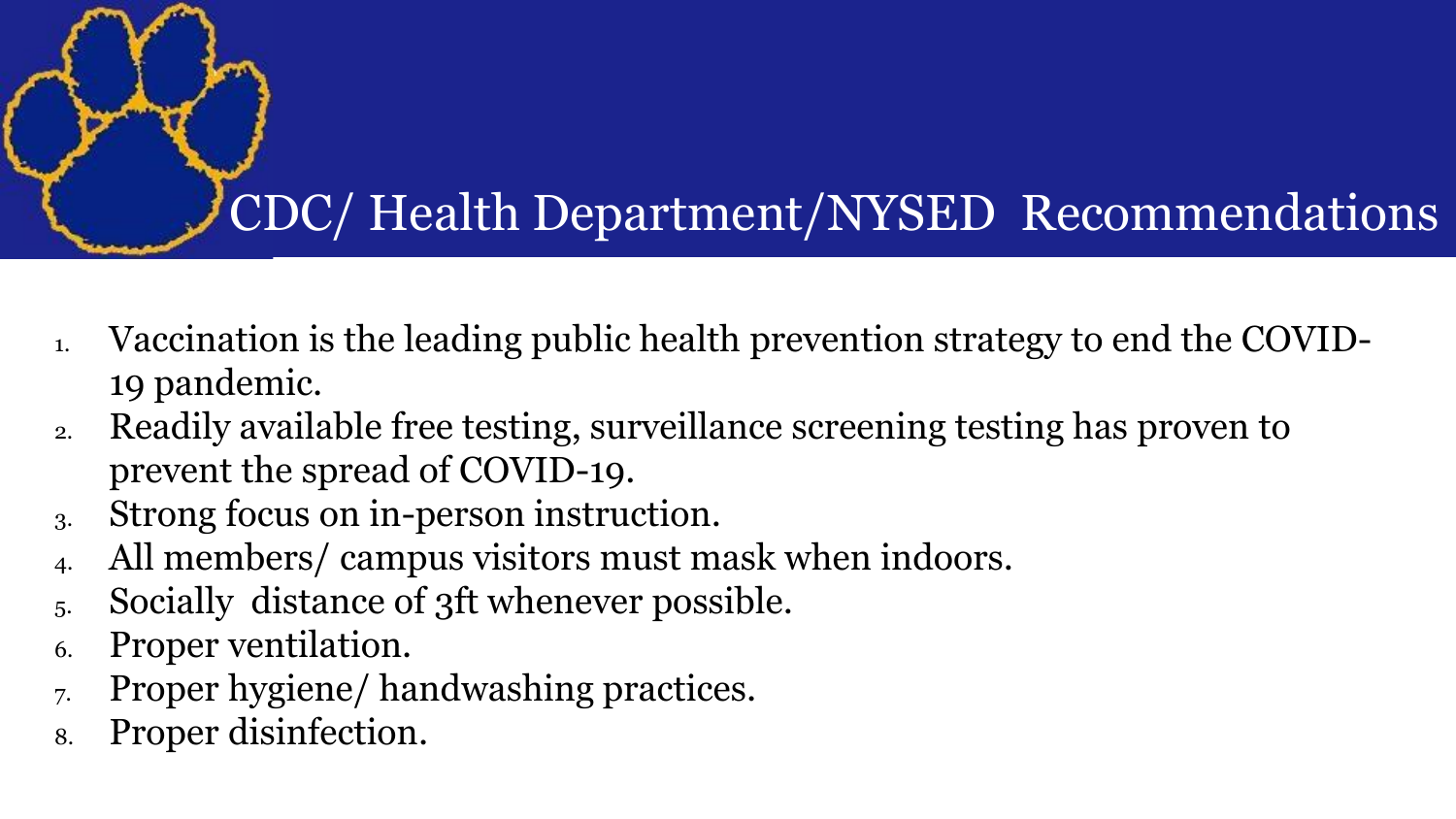

Prek-Grade 12

- 5 days per week 100% in-person.
- Maintain 3ft Social Distancing whenever possible.
- Mask wearing when indoors.
- Proper ventilation.
- Proper hygiene.
- Proper disinfection and cleaning.
- Limited visitors until further notice.

What does this mean for remote/ virtual instruction?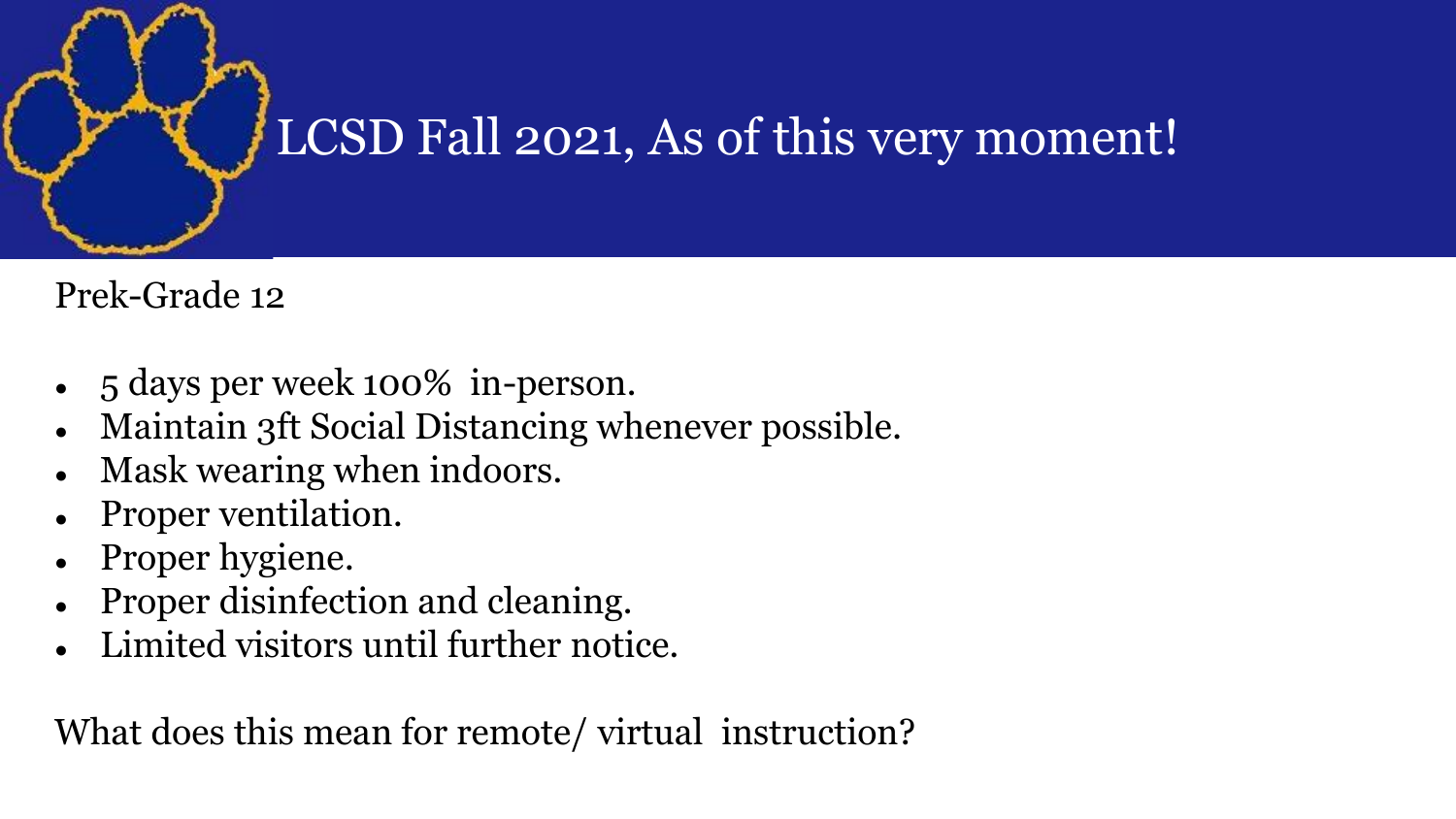

What does this mean for remote/ virtual instruction?

[NYSED issued guidance on Thursday, July 29, 2021](http://www.nysed.gov/common/nysed/files/programs/coronavirus/cdc-aap-guidance-school-opening-2021-22.pdf), reflecting that SED no longer requires districts to offer the option of remote/ virtual learning for all students and that districts should prioritize in-person learning for all students.

As a general rule, LCSD will only offer an 100% in-person model. In a very limited capacity, LCSD will offer an 100% virtual option.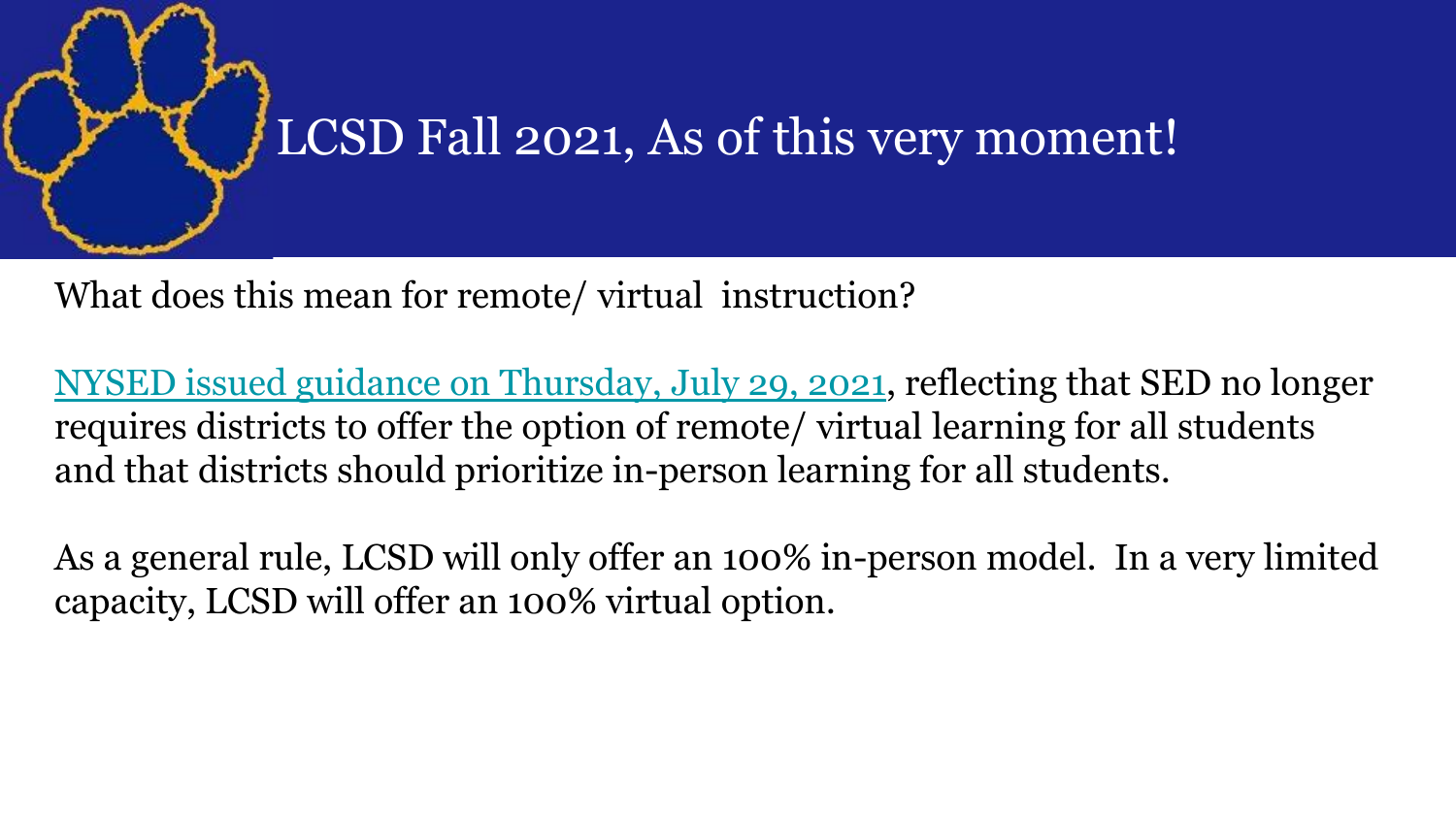

LCSD is offering 100% virtual instruction for a limited number of students who qualify as medically fragile with documented health conditions or medical needs in response to the COVID-19 pandemic. The virtual instruction will be provided through an independent virtual instruction program that is an approved model.

Process

- 1. Complete Application (no later than 8/23/2021)
- 2. Submit Medical Documentation
- 3. Medical Review
- 4. Approval/ Denial
- 5. If approved, initiate [504 Process](https://www.lansingschools.org/site/handlers/filedownload.ashx?moduleinstanceid=59&dataid=41&FileName=LCSD%20SECTION%20504%20Administrative%20Regulations.pdf)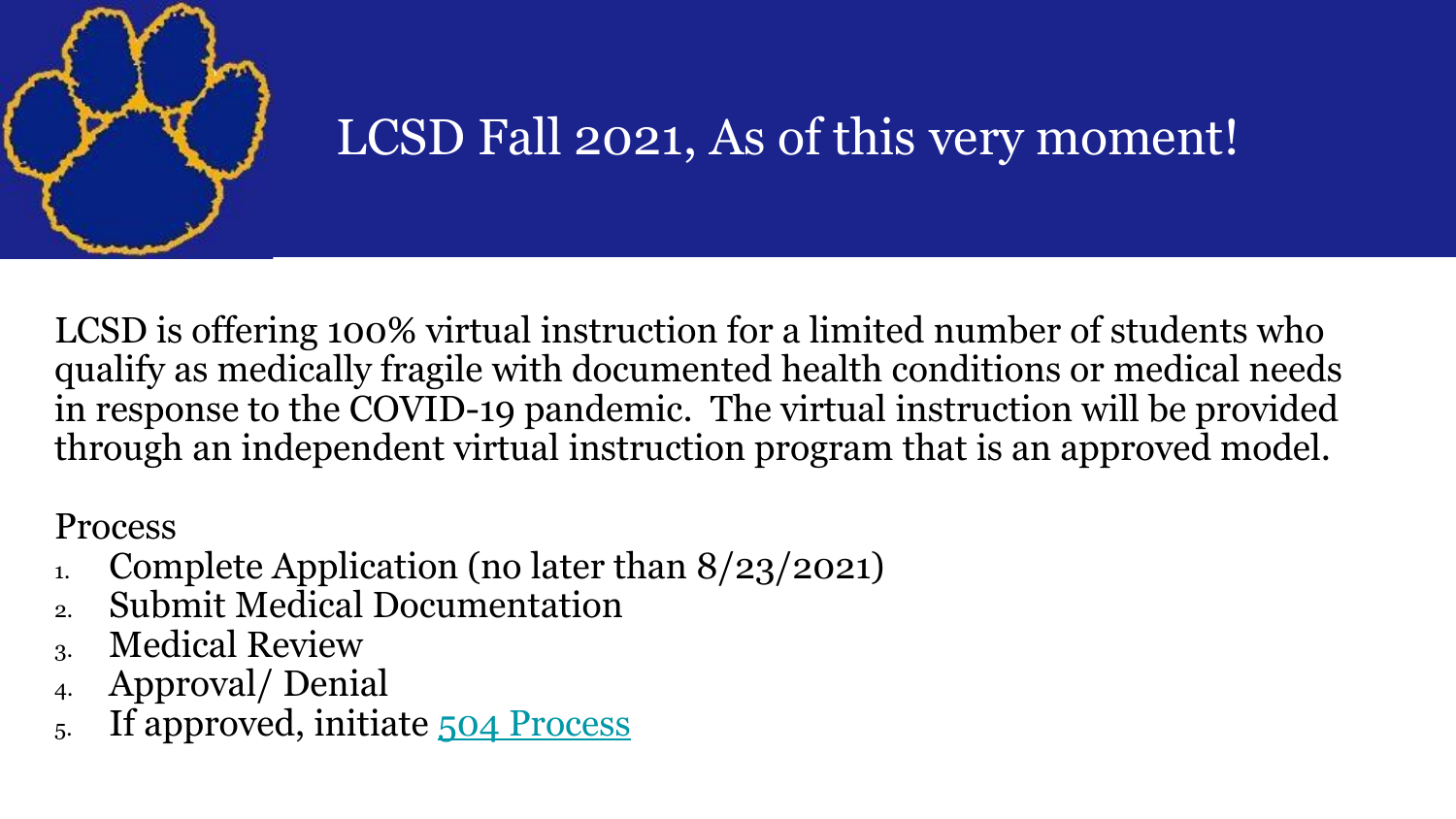

NYSED did advised that districts have a contingency plan for remote learning if closure becomes necessary due to staff or student quarantines.

#### **LCSD will have a contingency plan for remote learning should the District be forced to close due to Quarantining mandates.**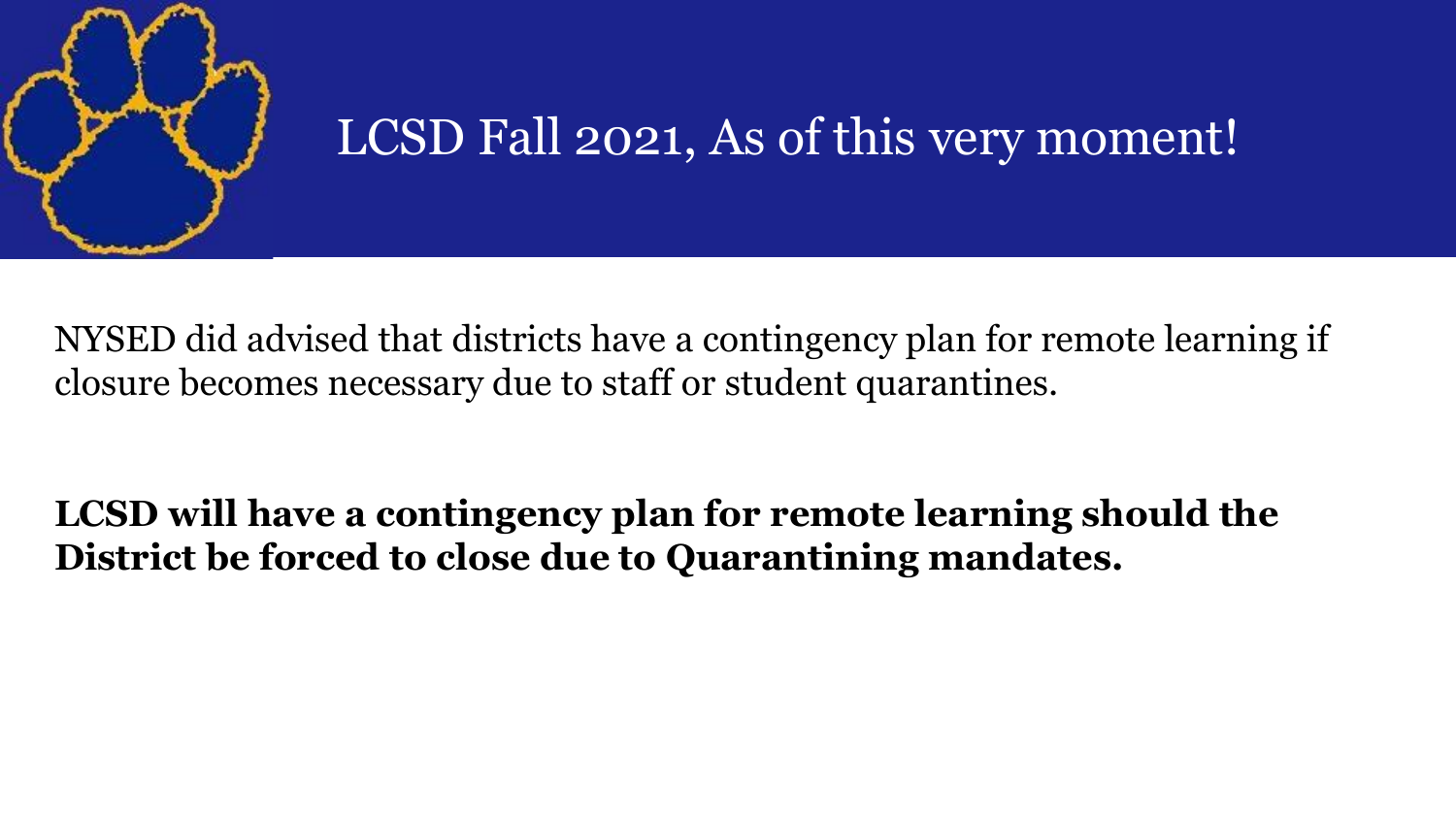

#### LCSD Summary

- We are offering 100% in-person instructional model.
- We are not offering a hybrid model at this time.
- We are offering 100% virtual instruction only to students who follow the virtual instruction application for medically fragile/immune compromised students as related to COVID-19.
- We will follow health and safety protocols/ recommendations by the CDC until further notice.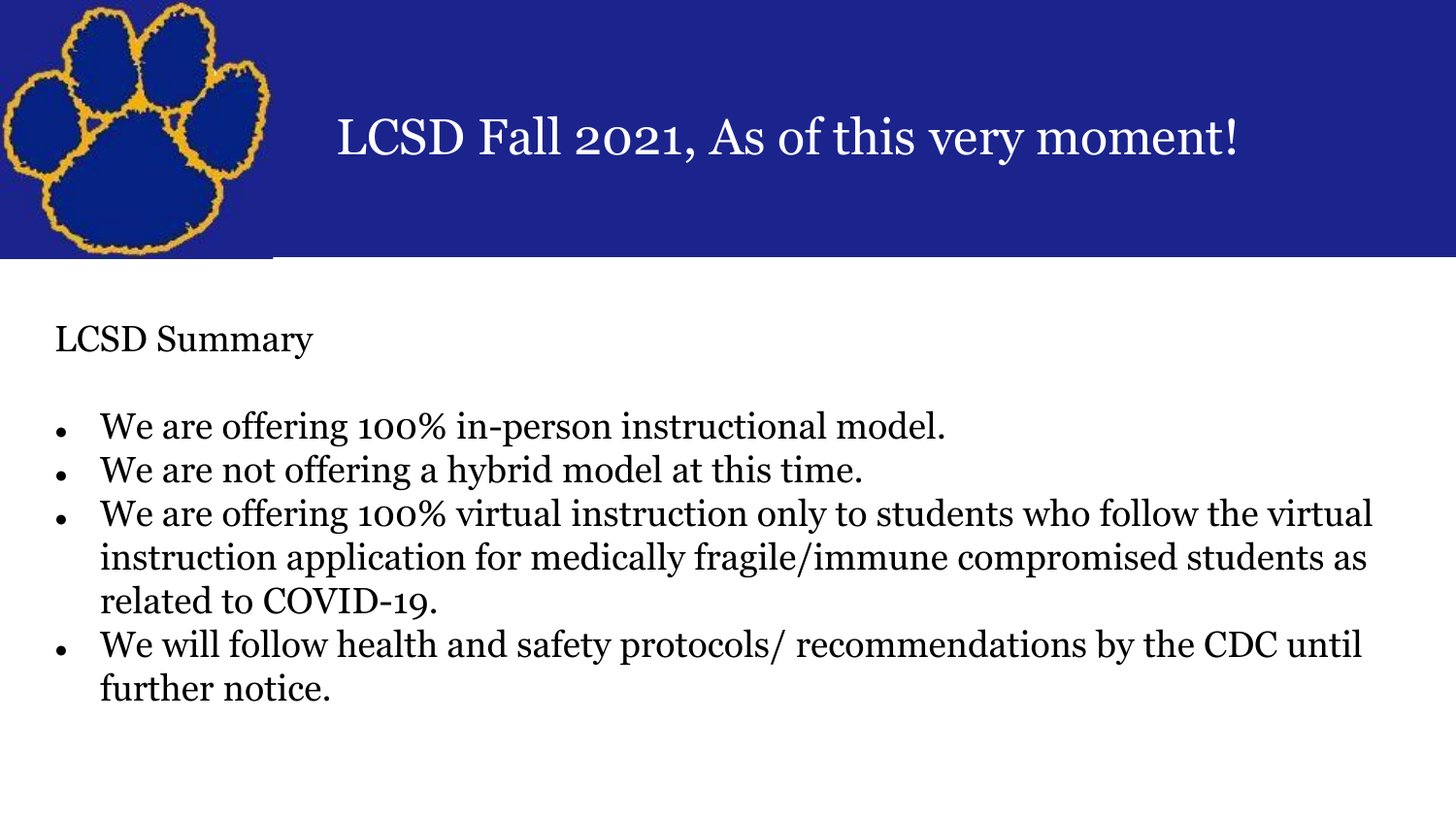

#### [Technology,](https://www.lansingschools.org/domain/28) [Food Service](https://www.lansingschools.org/domain/20), [Transportation,](https://www.lansingschools.org/domain/23) [Childcare](https://www.lansingschools.org/Page/88)

- Students will receive an electronic device for the 2021-2022 school year (chrome books)
- Foodservice Breakfast and Lunch is free for the 2021-2022 school year. We are requesting that you complete the free and reduced lunch eligibility forms if applicable.
- We continue to encourage you to drive and pick-up your student to and from school. If your student rides the bus, all health and safety protocols, including assigned seats will be followed.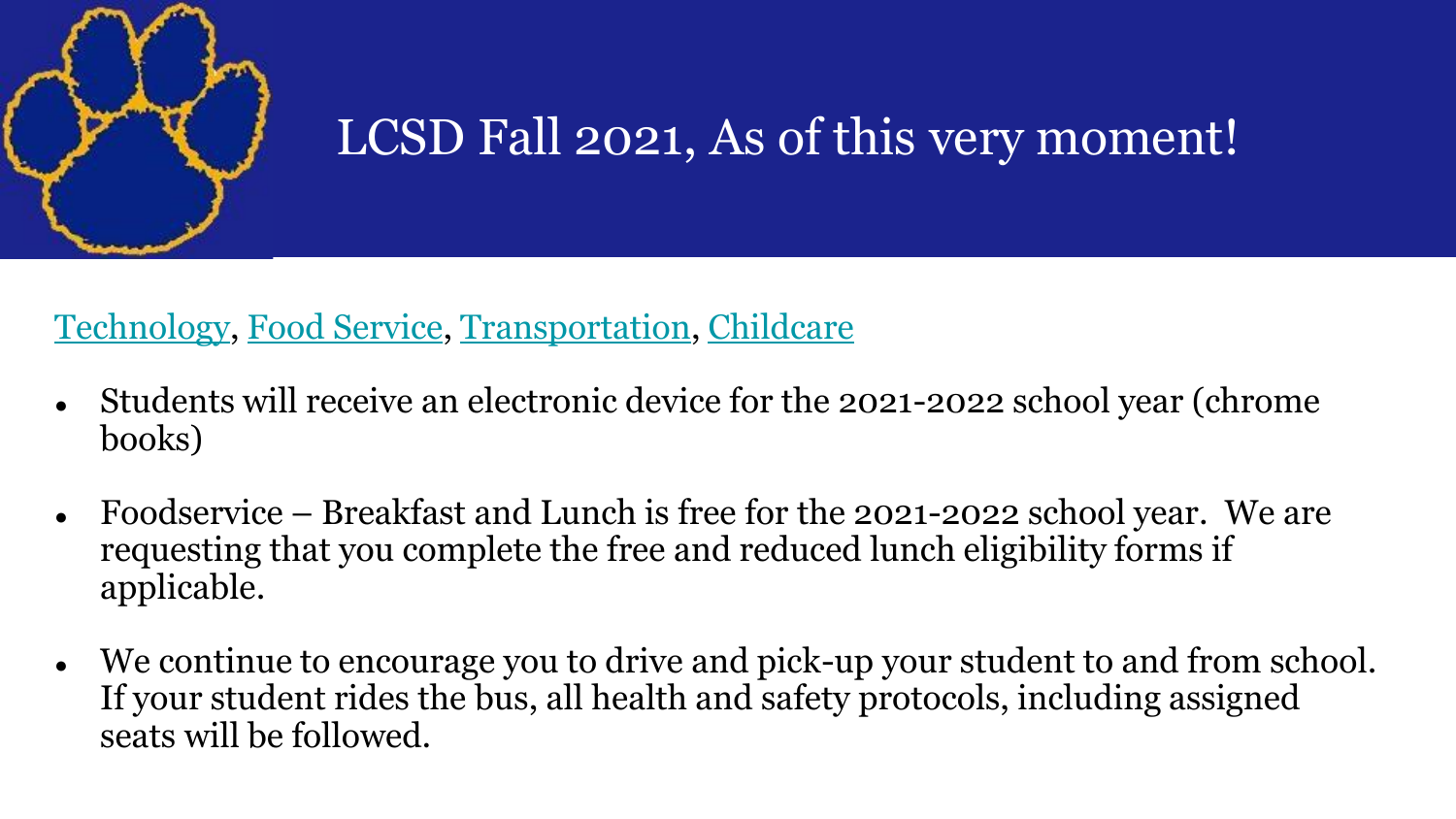

[Childcare provided by Ron Frost in the School Aged Childcare Program, PK-](https://www.lansingschools.org/Page/88)Grade 6

Child care is offered in the morning and afterschool for Elementary Students and afterschool for Middle School Students.

Please contact Ron Frost at [rfrost@LCSD.k12.ny.us](mailto:rfrost@LCSD.k12.ny.us)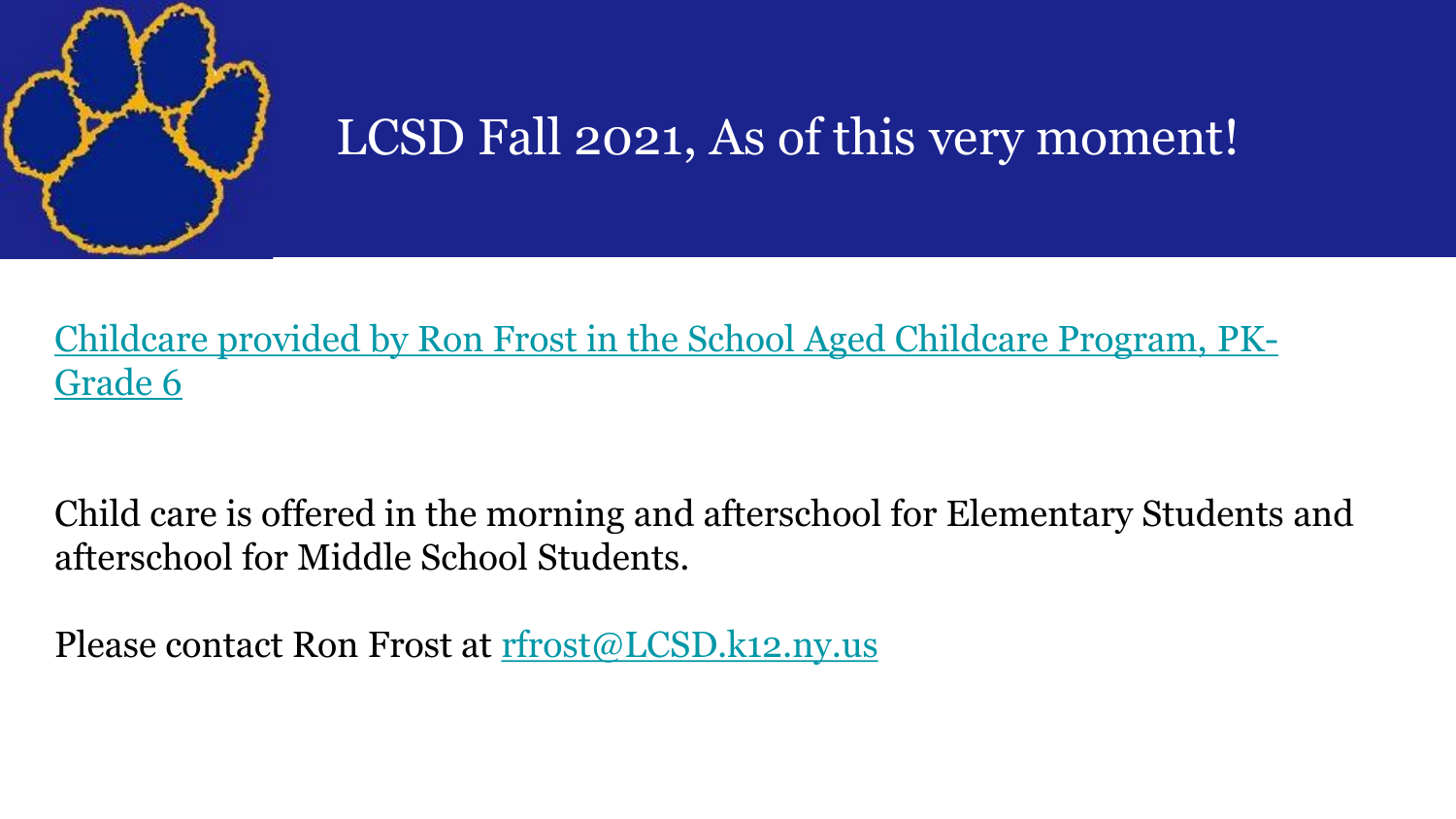

#### Childcare Hours of Operation

**Lansing Elementary School** (located in the cafeteria) Before School Program: 7:00 am - 9:00 am After School Program: 3:15 pm - 5:30 pm

**Lansing Middle School** (located in the cafeteria) After School Program: 2:30 pm - 5:30 pm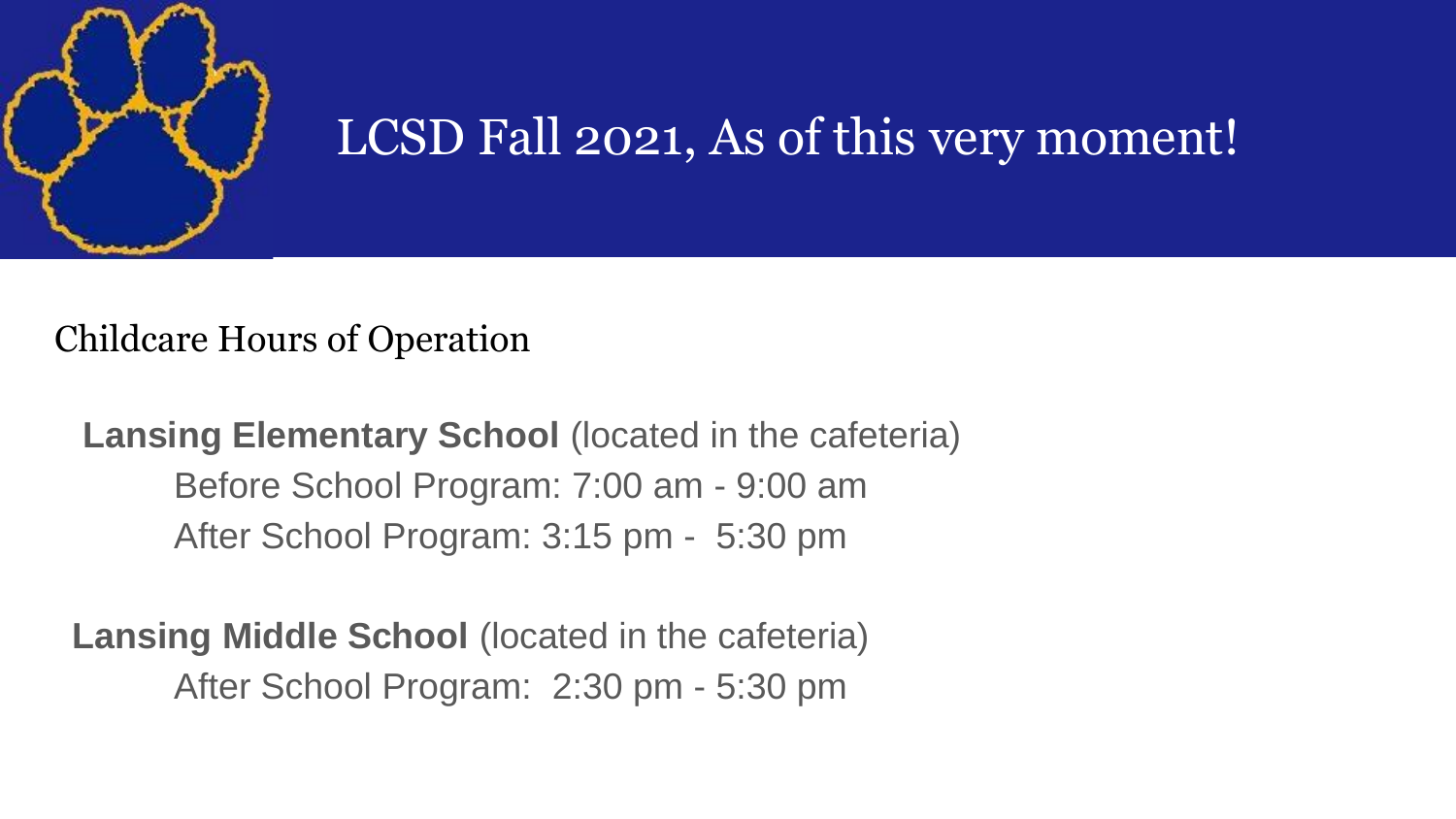

#### Health Screening Process

We will not be using a daily health screener for the 2021-2022 school year. We will be asking you to complete a Health Screening Acknowledgement form by 9/1/2021 stating the following:

In lieu of continuing daily electronic screening to be cleared to come to campus, LCSD is changing our health screening process. We are asking that you acknowledge that by coming to school on any given day, you are attending without symptoms of COVID-19 and that you will use the temperature screeners.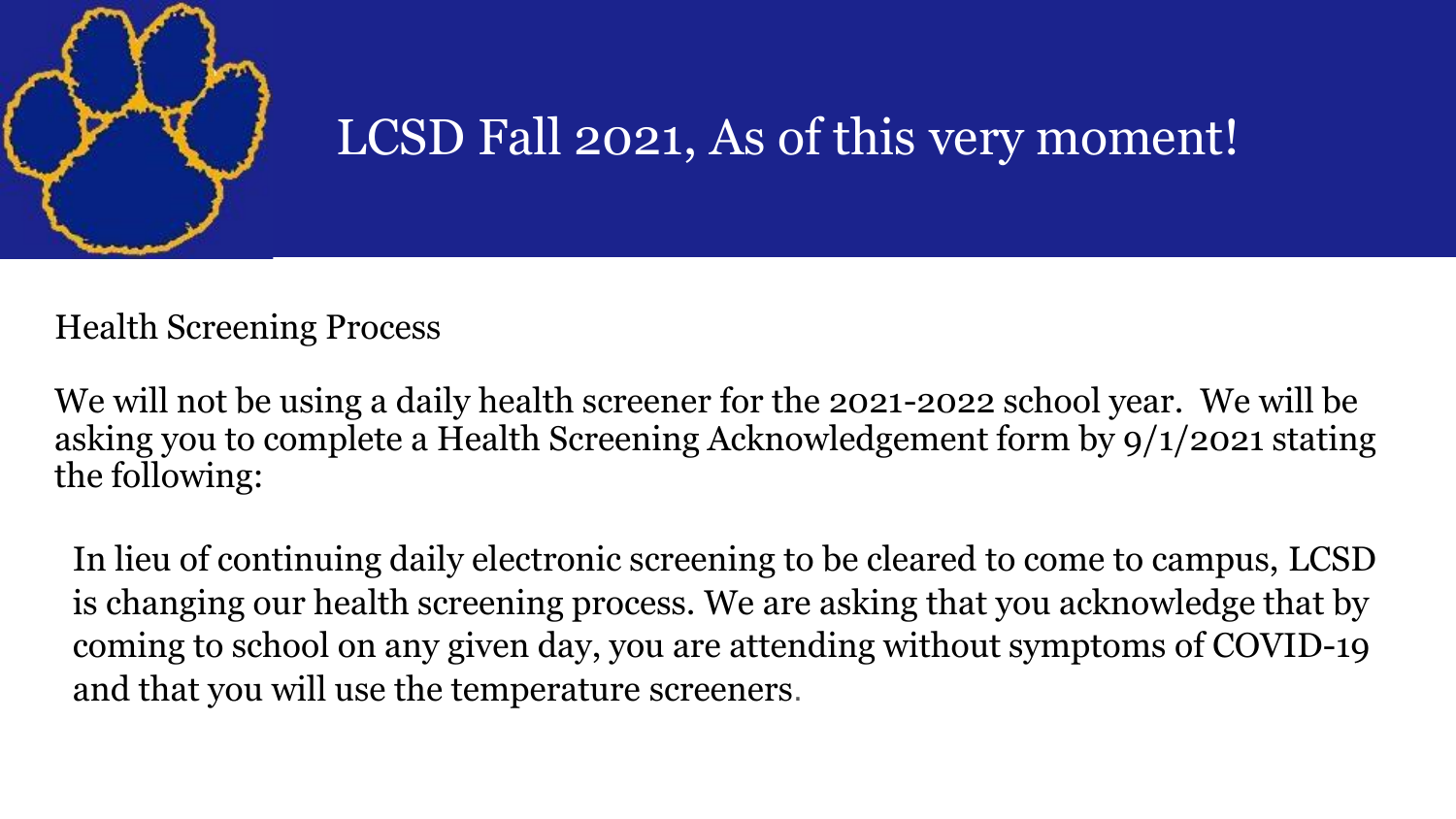

#### Athletics

Chorus/ Band/ Orchestra - yes

Extra-curricular programs - yes

Lunch – 3ft minimum/ barriers In lunchroom and other locations

Class mobility – MS/HS students will change classes. ES students will attend encore.

- 1. Follow all health and safety protocols.
- 2. Strong indoor attendance protocols for contact tracing purposes.
- 3. Activities will be on a more typical schedule.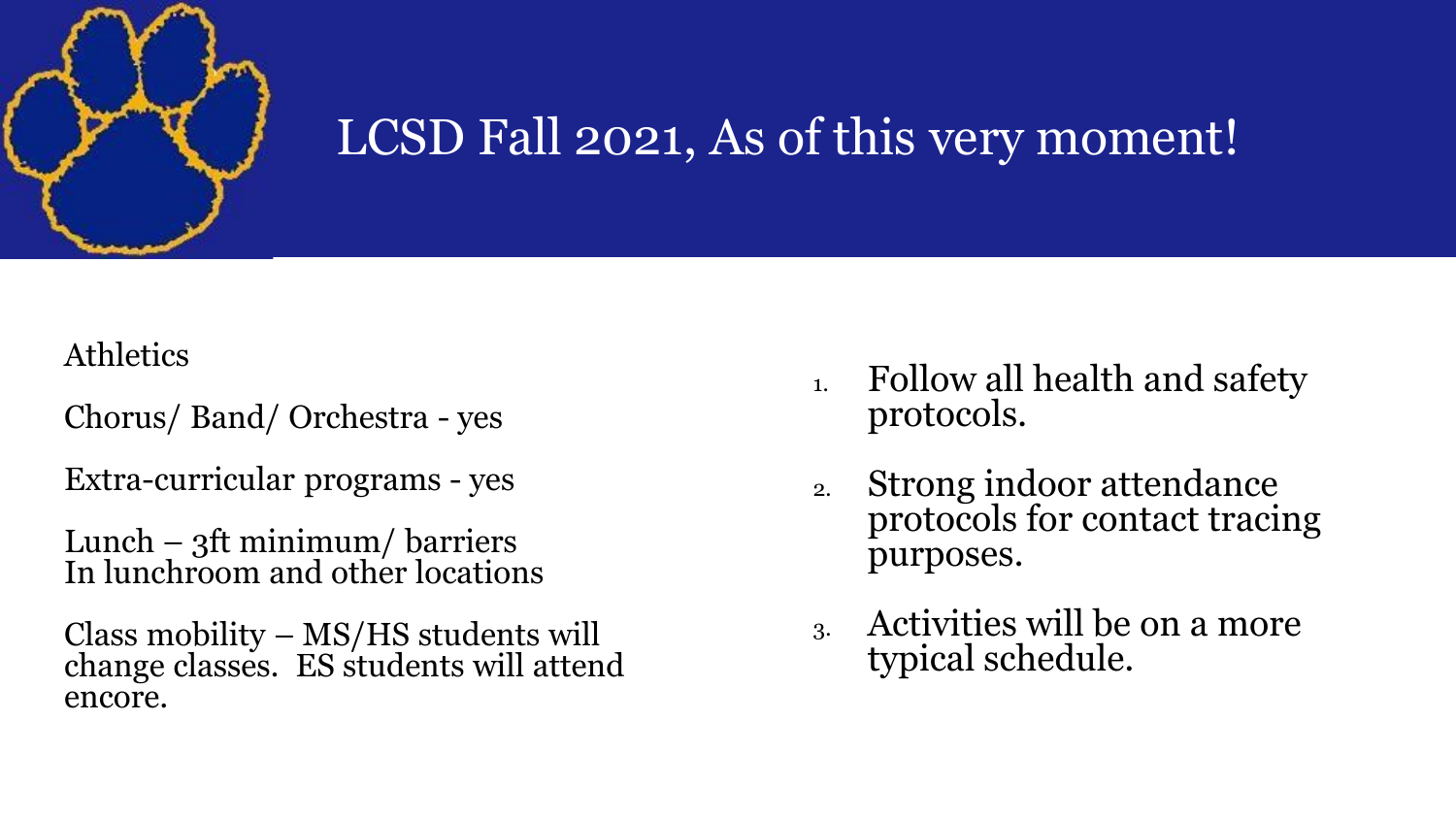

#### *Can the District legally mandate all staff receives the COVID-19 vaccine?*

Although it could be argued that a mandatory vaccine policy is solely a matter of public safety, given that the NYSDOH has not mandated the COVID-19 vaccine, and given that the vaccine is subject to Emergency Use Authorization, it is likely that PERB (Public Employment Relations Board) would hold that school districts do not have the authority to unilaterally require employees to obtain the COVID-19 vaccine, absent negotiation with relevant bargaining units.

**Though, LCSD will encourage all employees to become vaccinated, at this time we will not mandate all employees receive the covid-19 vaccine.**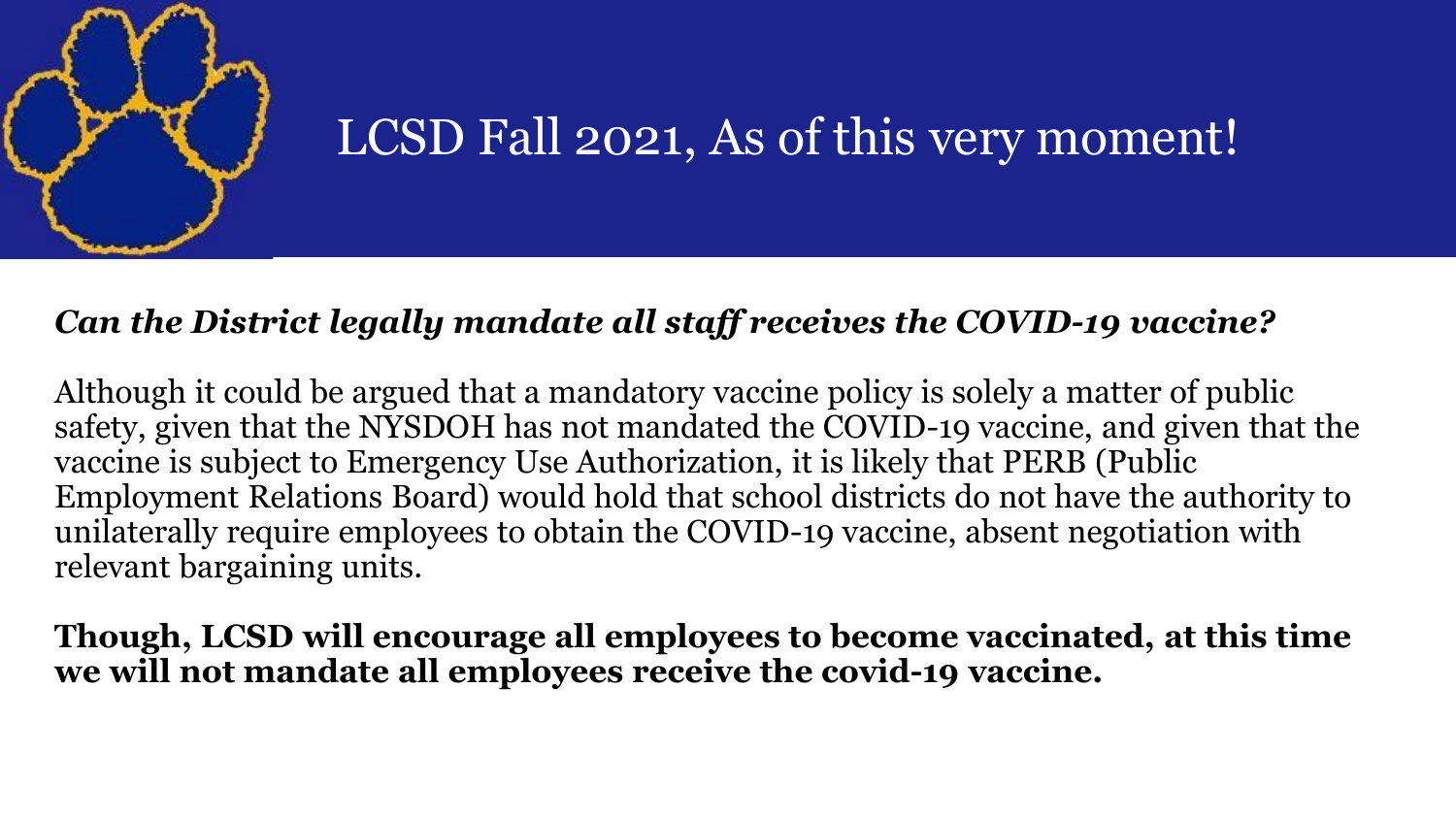

#### *Do you anticipate that we will be receiving written guidance from the DOH before the start of the school year, or will the District operate based on the most recent CDC guidance?*

The office of the Governor and NYS Health Department has stated that they will not be issuing any new guidance prior to the opening of school and recommended school for CDC guidance.

LCSD will proceed with opening plans based on the CDC guidance as summarized above. We will continue to confer with our County Executive, local county department of health, and other superintendents in TST BOCES. We will review the reopening plan every five weeks considering the local infection threshold of 50 individuals per 100,000 residents and make changes as appropriate.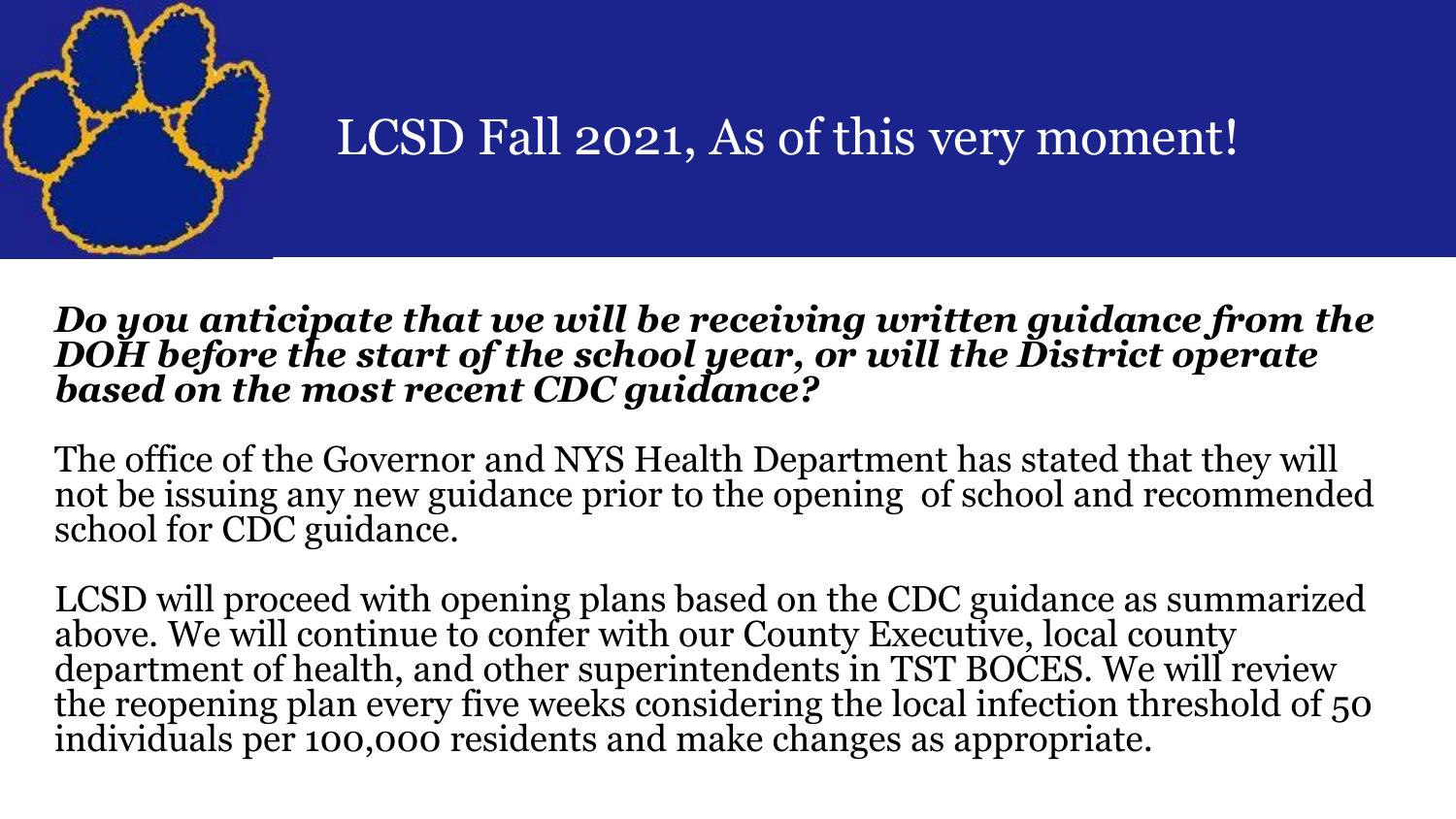

#### Upcoming guidance NYSED/ TCHD

- 8/17/2021 Tompkins County Health Department
- Quarantining Practices
- When to send students home
- Protocols for siblings

Guidance from NYSED in the coming weeks.

No additional guidance from NYSDOH and the Governor's office before the start of the school year. At this time, they heavily advise following CDC recommendations.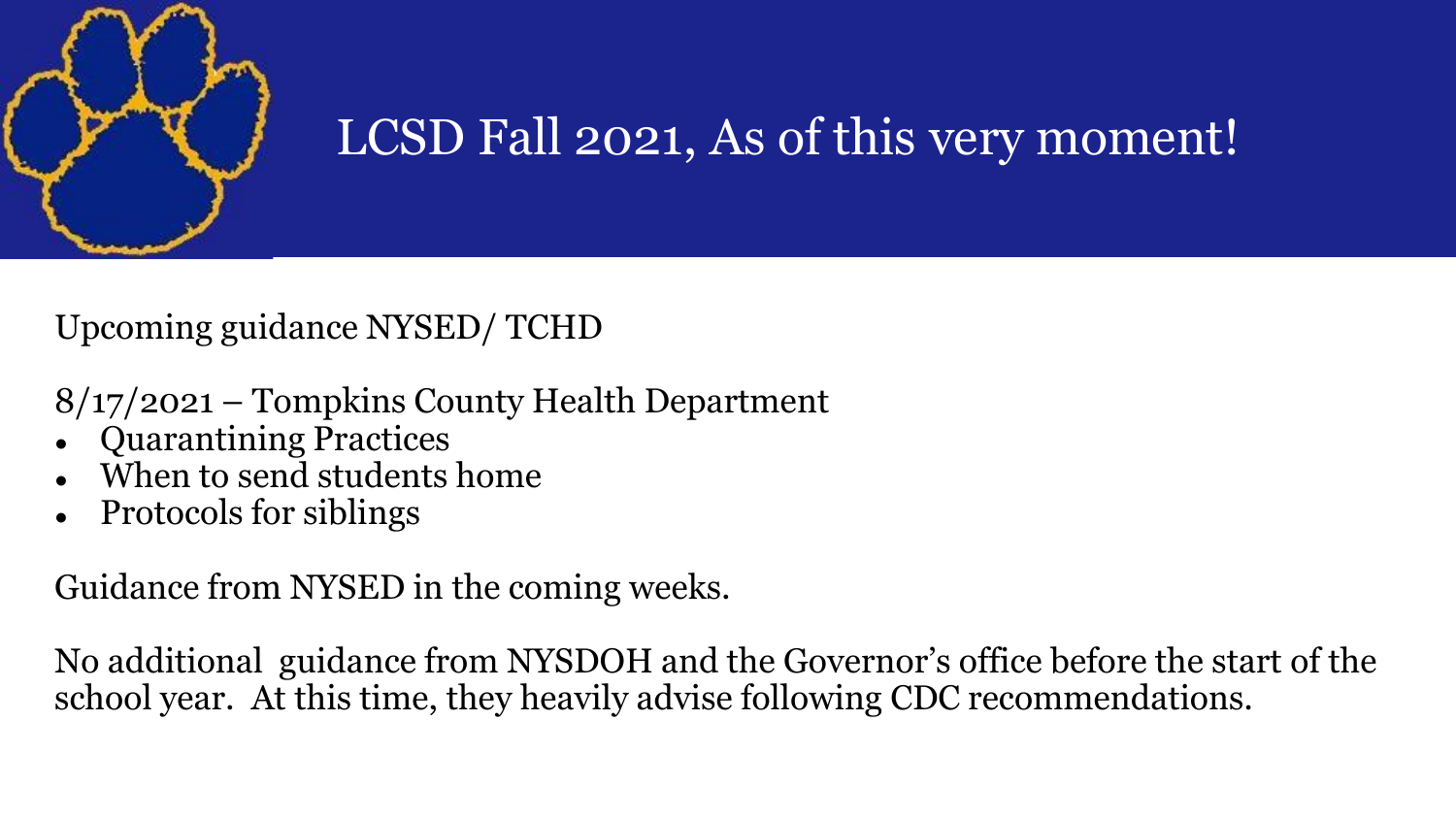

#### *Next Community Zoom – August 25th, 6PM*

Agenda

- Any updates to our instructional program and offerings
- Review our mental health and wellness plan
- Review of virtual instruction contingency plan for quarantining purposes
- Review of quarantining protocols by  $TCH\overline{D}$  (who, when, where, why)
- Review of when you should keep your child home from school
- Review of athletic, extra-curricular, afterschool hours
- Review of drop-off and pick up policies/ protocols
- Any additional relevant updates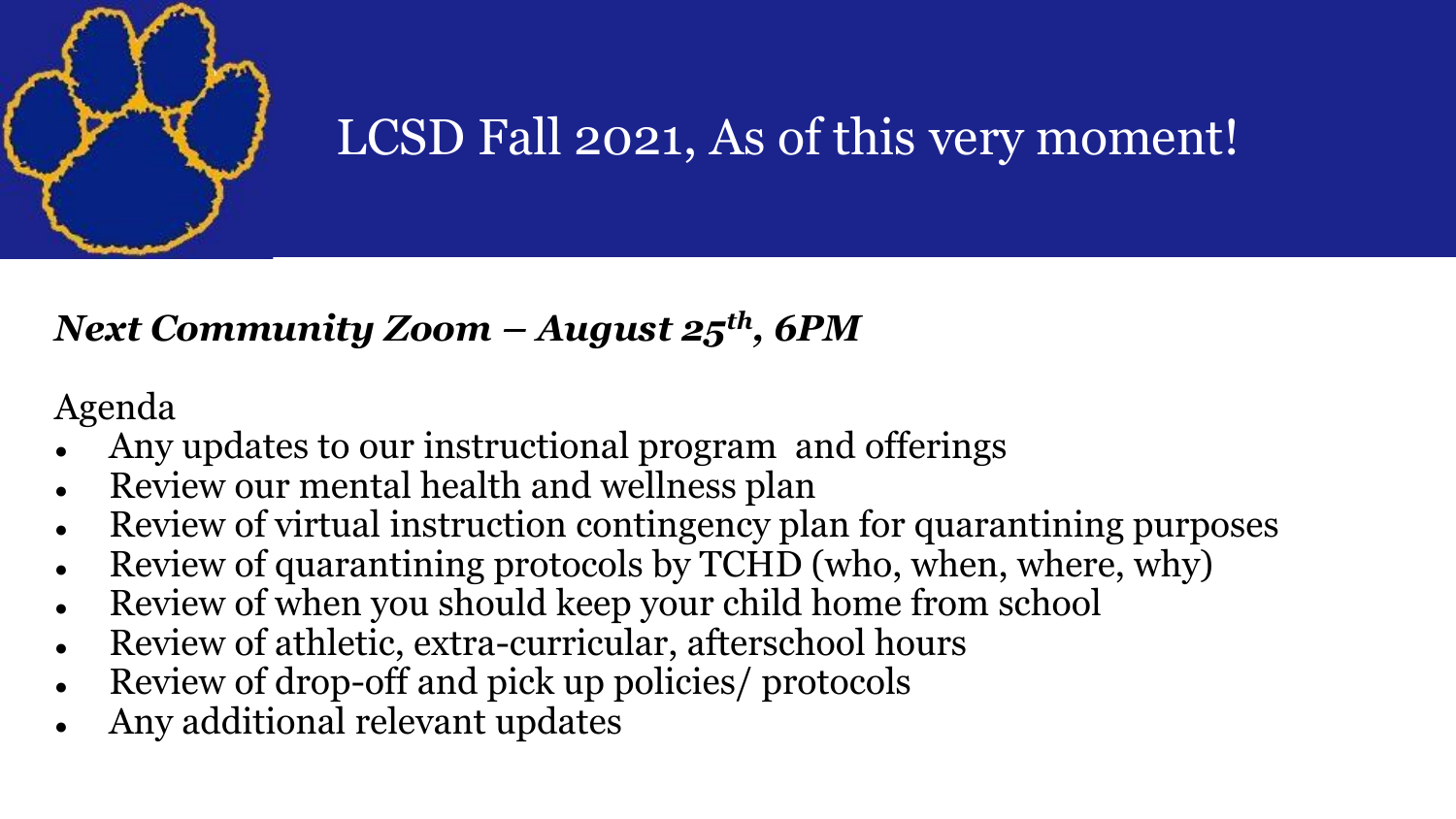

2021-2022 Calendar for Students

September 9 – First Day of School for the following Grades Only

- Pre-kindergarten
- Kindergarten
- Grade 5
- Grade 9

September 10 – All students attend school, PK-12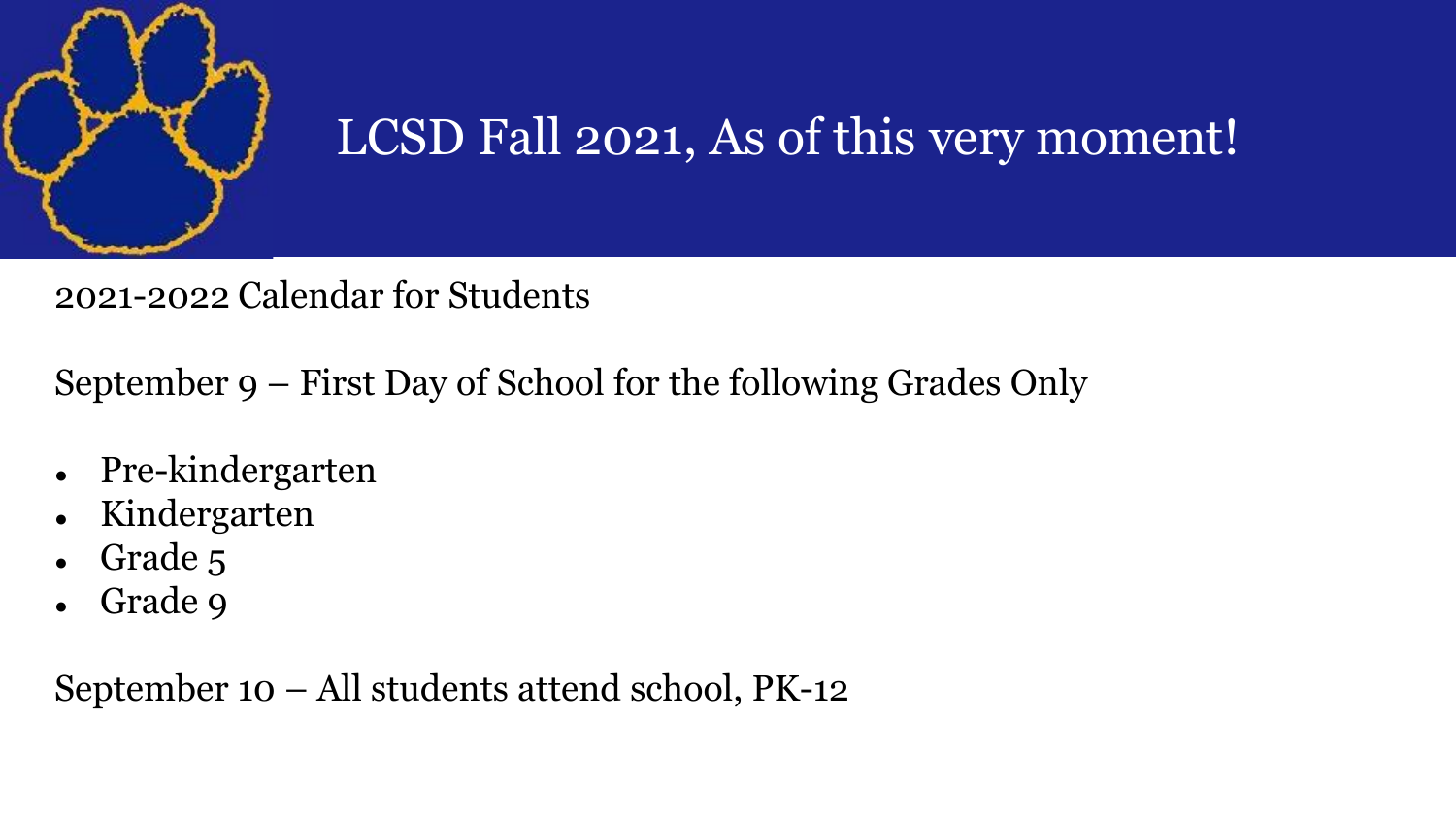

2021-2022 Hours for Students

Elementary School Hours – School begins at 9:06, Dismissal begins at 3:15PM

Middle School Hours – 7:35 – 2:30 (breakfasts 7:30-7:50), Afterschool 2:30-3PM

High School Hours  $-7:35 - 2:25$ , Afterschool2:30-3PM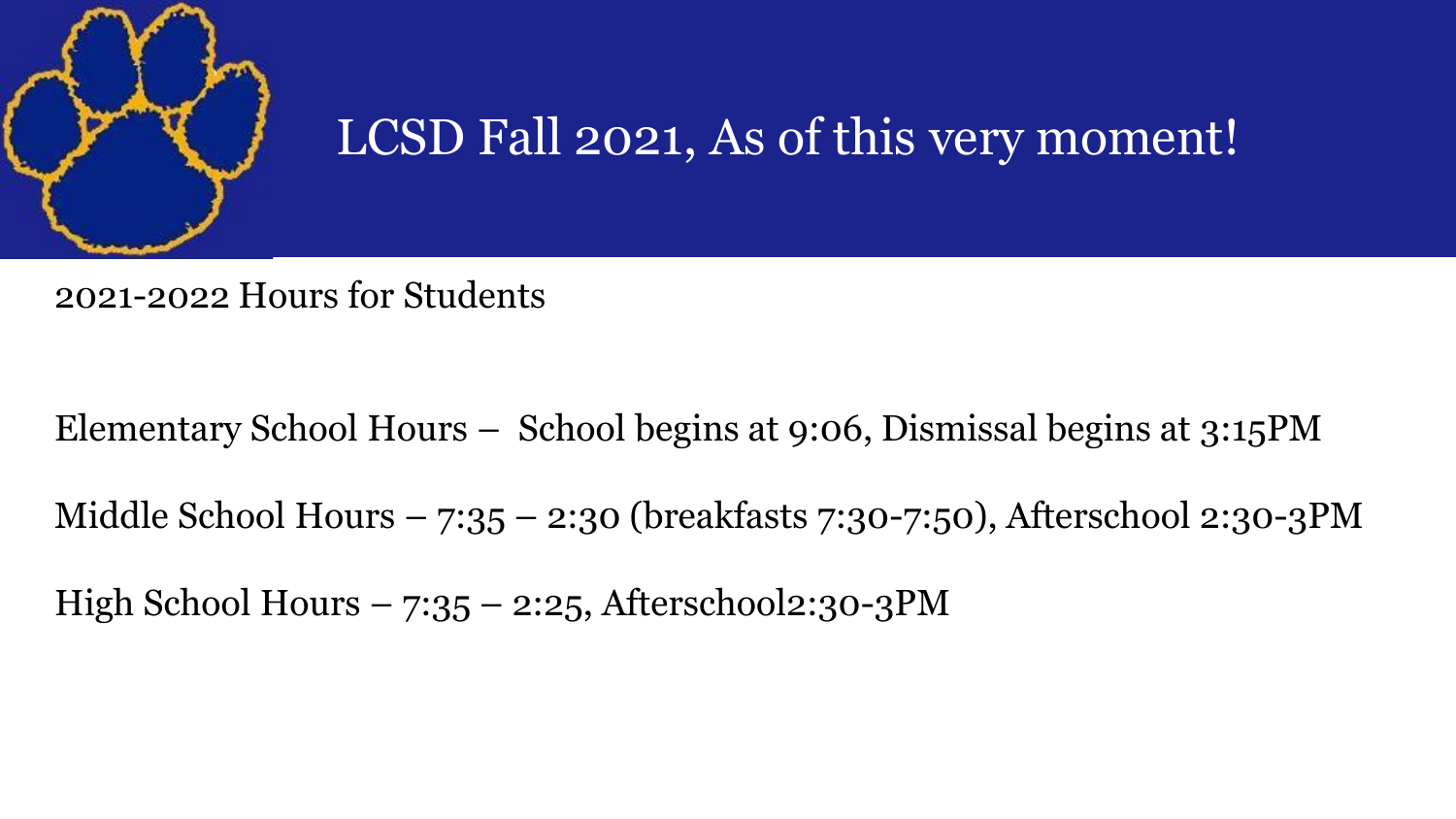

## QUESTIONS